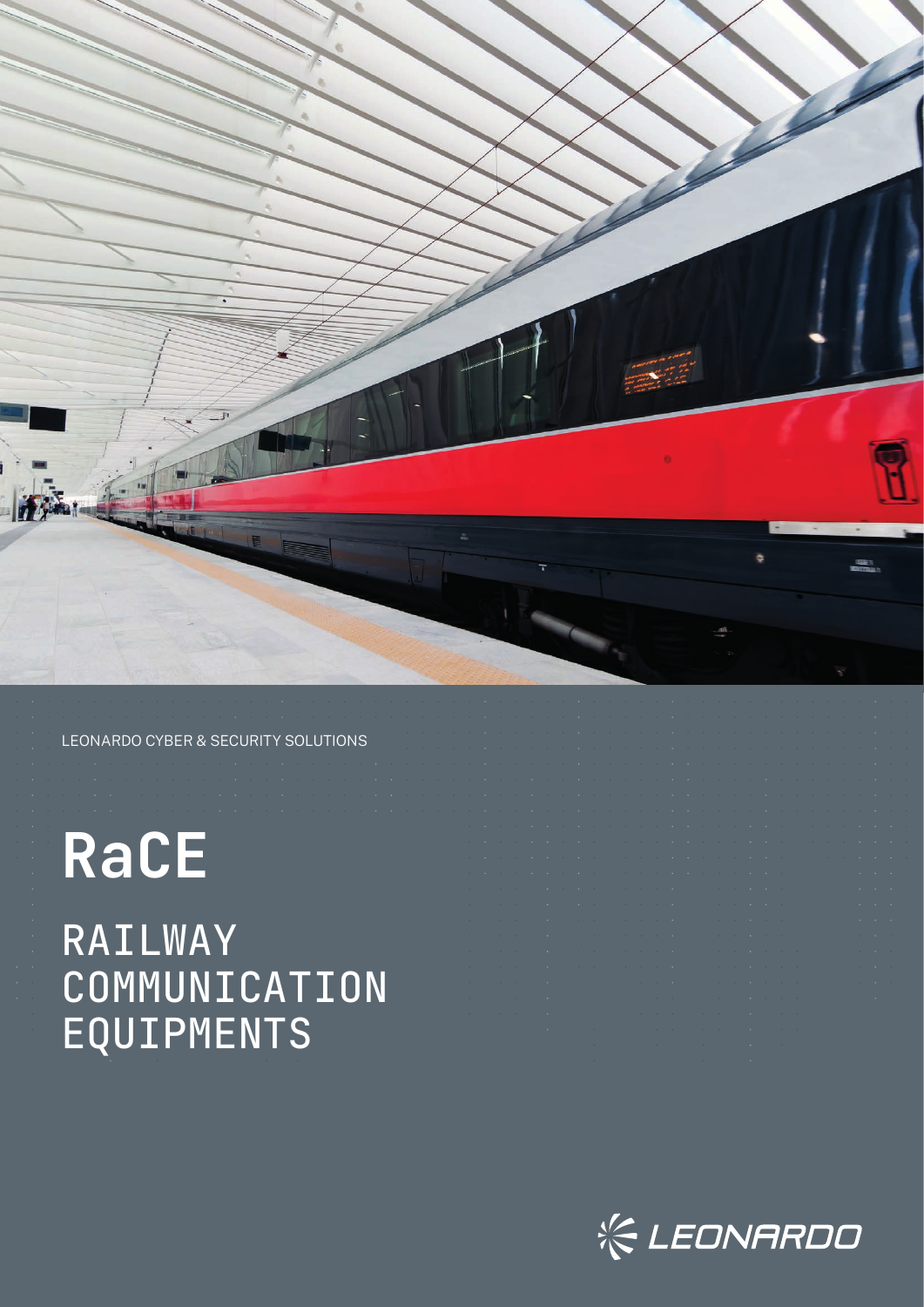

Railway operators need to extend the use of GSM-R in voice and data ground-to-train radio communications to obtain the highest level of performance. The many different GSM-R applications are met by these highly cost effective solutions.

We have developed several solutions answering the different requirements for onboard communication equipment. All of them provide EIRENE/MORANE standard features for vehicular radio modules and comply with all environmental safety requirements.

Leonardo is leader in the development of wireless solutions for railway operators: the Company's long experience in digital mobile communications and railway technology has been the basis for advanced development of GSM-R terminals and mobile radio equipment for all customers' needs.

Member of international standards organizations as ETSI and the GSM-R Industry Group, the company provides optimised, convenient and reliable solutions for secure communications along tracks.

Starting from a full equipped Railway Communication Equipment, the customer can choose the most appropriate configuration to exactly fit its requirements, without extra cost.

The shelf includes GSM-R class 2 (ETSI EN 300 910) radio module for voice/data applications.

These solutions provide voice capability, a dedicated key for special functions and a comprehensive user friendly menu.

The GSM-R CAB Radio Systems provides the features of an advanced GSM-R telephone, with all the special railway functions: Advanced Speech Call Items (ASCI) phase 2+, Emergency Call, eMLPP priority features and Functional Numbering.

The Railway Communication Equipment also offers data transmission and shunting operations; it is possible to use a Local Maintenance Tool (LMT) to configure Software Download and diagnostics operations.

The highly flexible Railway Communication Equipment design allows a wide range of customized applications, to meet many different railway operators' needs as integration to the train bus MVB or TCN for services like Driver Safety Device (DSD) or real time positioning and diagnostics.

Software updating through a data port enables easy evolution and integration of future EIRENE/MORANE requirements. CAB is the smartest answer to the railway needs of reliable and cost effective ground-to-train communication.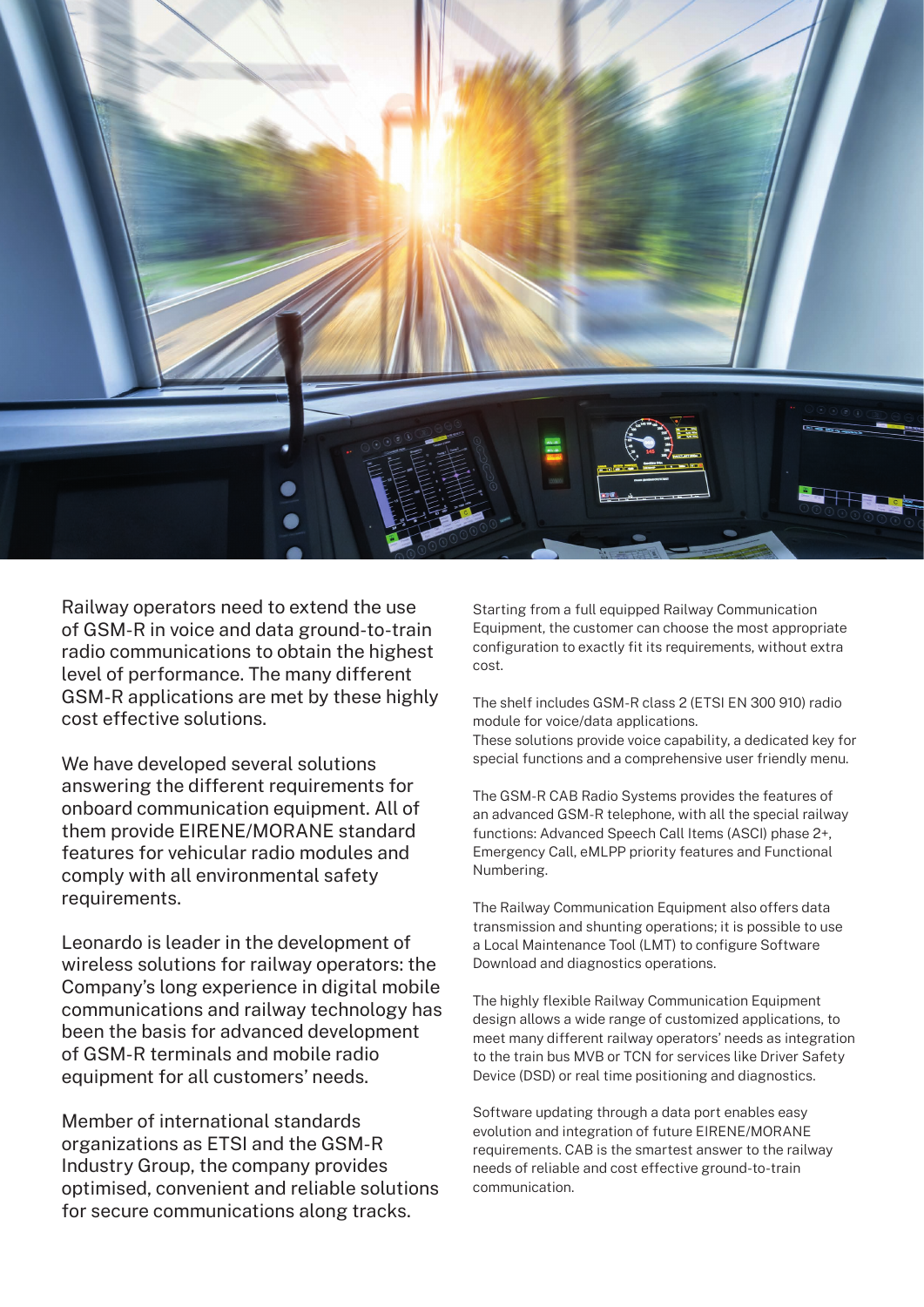## e-RACE2 RAILWAY COMMUNICATION EQUIPMENT

The **e-RaCE2** Railway Communication Equipment is the in house designed GSM-R CAB radio, e-RaCE2 is an innovative solution to support all GSM-R communications features that provides voice and data transmission for on board applications at the right price.

The e-RaCE2 comprises a 3U 19" standard shelf (radio and control parts) and a graphical MMI. Depending on installation, up to 2 MMIs can be remotized on distances allowing in order to 200 m for each MMI. The MMI can be automatically selected by bench-key or manually by the driver.

The shelf includes:

- **•** a GSM-R class 2 (ETSI EN 300 910) radio modules, with improved characteristics against RF interferences, fulfilling the railway specific receiver requirements ETSI TS 102 933 V 2.1.1
- **•** a power supply module (extended range from 24V to 110V)
- **•** a control card module
- **•** an optional MVB Gateway and UIC interface.

e-RaCE2 provides the features of an advanced GSM-R telephone, with all the special railway functions: Advanced Speech Call Items (ASCI) phase 2+, emergency call, eMLPP priority features and Functional Numbering. The equipment is aligned to Eirene 8/16 requirements

mandatory for interoperability (MI requirements).

The e-RaCE2 provides communications on the train bus (MVB) and it is ready to interface with the driver safety device and the train board recorder system. Configurable digital I/O interface is also available.

An external duplexer unit (inside 3U shelf, 19") is optionally provided when the GSM-R antenna system is installed in close proximity, due to the lack of space on the roof of the locomotive. With this option GSM-R antennas can be positioned at a minimum of 1m distance from each other.



e-RaCE2 equipment configuration

#### e-GSC2 ETCS DATA ONLY RADIO (EDOR)

For use as EDOR applications, we also provide the **e-GSC2** equipment.

It is designed for vital data signaling transmission applications and provides two EDOR units. Each section uses a radio unit including independent power supply, Euroradio Interface, and duplexer.

An optional version (e-GSC2L) including radio data logger is foreseen for advanced diagnostics.

The equipment is managed by means of standard and proprietary AT commands exchanged through an RS422 serial interface according to FFFIS for Euroradio V.13. No GUI (Graphical User Interface) is available.

The e-GSC2 provides all EIRENE/MORANE standard features for vehicular radio modules and complies with all environmental safety requirements and the interoperability directive.

In detail the e-GSC2 is fully aligned to Eirene 8/16 requirements for the EDOR class, including ETSI TS 102 933 V 2.1.1, RF receivers, support of CS and PS transmission with EDGE support and serial interface multiplexing. Integrated duplexers allow installation of GSM-R antennas in close proximity, without using external units.

Software updating through a data port enables easy evolution and integration of future EIRENE/MORANE requirements. Access to diagnostic information for the analysis of Quality of Service (QoS) is available.



e-GSC2 equipment